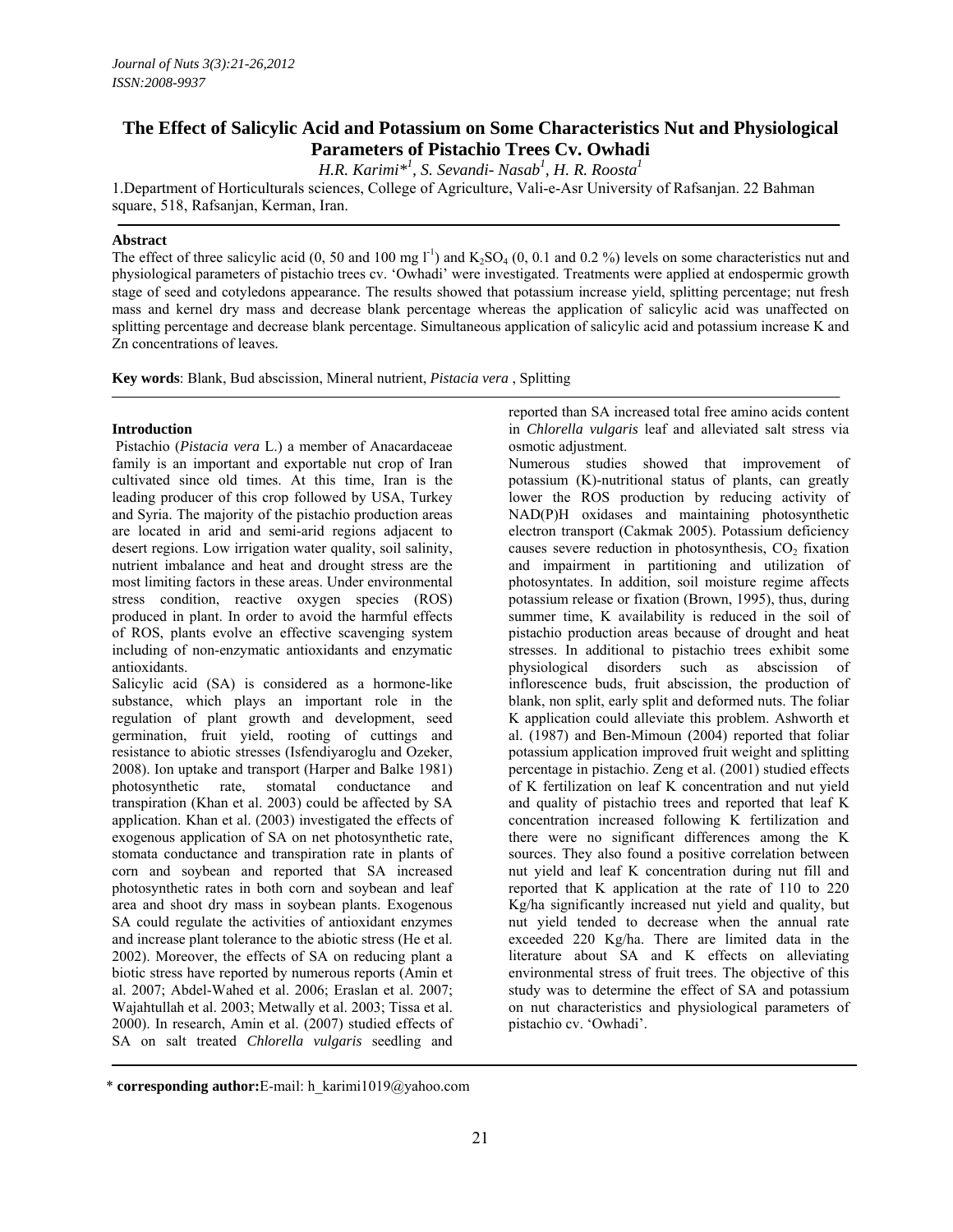#### **Material and Methods**

#### Orchard management

 This research was conducted in 2010 (on year) on mature 'Owhadi' pistachio trees in a commercial orchard located in Serjan, Iran. The climate of the area is hot and dry with a desertic

characteristics. Absolute annual max and min temperatures are 40 and -8 degree (°C), respectively. Annual rainfall average 150 mm which is mostly concentrated in winter. The soil was sandy loam with a pH and EC of 8.3 and 5 dsm<sup>-1</sup> respectively as measured in 1: 1 ratio soil and water suspension. The 25-year-old trees were grafted on 'Badami-e-Zarand' rootstock, at a spacing of  $6\times 2$  m. The orchard had not previously been treated with K fertilizers and was irrigated as follow system every 45 days.

#### Treatments

Trees were sprayed with  $K_2SO_4$  solution at 0, 0.1 and 0.2% or SA at 0, 50 and 100 mg  $L^{-1}$  single or in combination. Trees were sprayed at endospermic growth stage of seed and cotyledons appearance. Sprays were applied in the morning (7-9 a.m) using a hand pressure sprayer at 10% leaf drop stage. Treatments were nine treatment (Table 1) including distilled water as control  $(S_1K_1)$ , 0.1% K without SA  $(S_1K_2)$ , 0.2% K without SA  $(S_1K_3)$ , 50 mg l<sup>-1</sup> SA without K  $(S_2K_1)$ , 50 mg l<sup>-1</sup> SA plus  $0.1\%$  K (S<sub>2</sub>K<sub>2</sub>), 50 mg l<sup>-1</sup> SA plus 0.2% K (S<sub>2</sub>K<sub>3</sub>), 100 mg l<sup>-1</sup> SA without K (S<sub>3</sub>K<sub>1</sub>), 100 mg l<sup>-1</sup> SA plus 0.1% K  $(S_3K_2)$ , 100 mg l<sup>-1</sup> SA plus 0.2% K (S<sub>3</sub>K<sub>3</sub>). The treatments were applied to plots consisting of nine adjacent trees on the same row, and the plots were arranged in a randomized complete-block design with three replications.

## **Measurements**

Inflorescence bud abscission and nut characteristics

Inflorescence bud abscission was recorded during plant growth. To determine these parameters, five branches from each tree were marked and their inflorescence bud was counted monthly from beginning until ending experiment. The pistachio trees were harvested handily in September. Total fresh mass of fruits (including hulls, shells, and kernels) was recorded. Each tree yield was harvested and hulled with hand within 24 h of harvest and was dried at temperature room at 25 °C for 10 days. The hulled nuts each tree were weighed to determine tree yield. The kernel dry mass, nut splitting percentage and blank were determined by counting and weighing 300 hulled nuts randomly collected from each tree (Zeng and Brown 1998).

## Relative water content of leaf (RWC)

Twenty leaves were randomly sampled from current shoot of around each tree for measuring RWC and chlorophyll and cartenoides of leave after 4 weeks of last treatment. The relative water content was calculated using the following equation.

 $RWC = FW-DW/TW-DW\times100$ 

Where FW and DW represent the fresh and dry weight of leaf discs, respectively and TW represent weight of leaf discs after soaked in distilled water for six hours.

#### Extraction chlorophyll and carotenoids

One g of fresh leaves was grinded with 20 ml of 80% acetone and was centrifuged at 5000 rpm for 5 min and the supernatant was transferred to a 100 ml volumetric flask. After extraction, the supernatant was diluted to a final volume of 100 ml by 80% acetone. The absorbance was measured at 663, 652, 645, 480 nm using a spectrophotometer. The chlorophyll a, b, total and carotenoid contents were calculated on an exponential basis, using the equations (Arnon 1949).

Chlorophyll a  $(mg/g FW) = [12.7(OD663) - 2.69]$  $(OD645)] \times [V/1000 \times W]$ 

Chlorophyll b  $(mg/g FW) = [22.9 (OD645) - 4.68]$  $(OD.663)] \times [V/1000 \times W]$ 

Total chlorophyll (mg/g FW) =  $[(OD652) \times 1000] / [34.5$  $\times$  (V/1000  $\times$ W)]

 Carotenoids (mg/g FW) = [7.6 (OD480) - 1.49  $(OD510)] \times [V/1000 \times W]$ 

Where V and W represent the volume of used acetone and used weight of leaf sample, respectively and D represent absorbance.

#### Nutrients analysis

To examine leaf mineral, twenty leaves of middle current shoot were randomly sampled from branches around each tree in all treatments in last July. It was dried at 75 °C for 48 h in oven, and was ashed in a muffle oven at  $550 \pm 25$ ° C. The resulting white ash was then dissolved in 10 ml of 2N HCl and adjusted to a volume of 100 ml for determination of elements concentration. The potassium, magnesium and sodium content were determined by flame photometer and Fe, Mn and Zn were measured using a Perkin-Elmer (Model 3110).

Experimental design and data analysis

The experiment was conducted as factorial in the framework of CRD design with four replications, each including a single tree. Data was analyzed using MSTATC software. The means were separated by Duncan's Multiple Range Test (DMRT) at *P* ≤ 0.05.

## **Results**

Characteristics nut

The results of interaction of SA and K on inflorescence bud abscission indicated that bud abscission was no affected by treatments, however the most bud abscission was observed with  $S_3K_3$ .

The result of interaction SA and K on yield showed that the highest yield was gained with  $S_1K_2$  and the lowest yield was found in control and  $S_3K_3$ , however there were no significant difference between  $S_1K_2$  and  $S_2K_2$  and  $S_3K_3$  (Table 2).

Nut splitting percentage was affected by K, so that the application of  $0.02\%$  K<sub>2</sub>So<sub>4</sub> increased splitting percentage compared to control. Splitting percentage was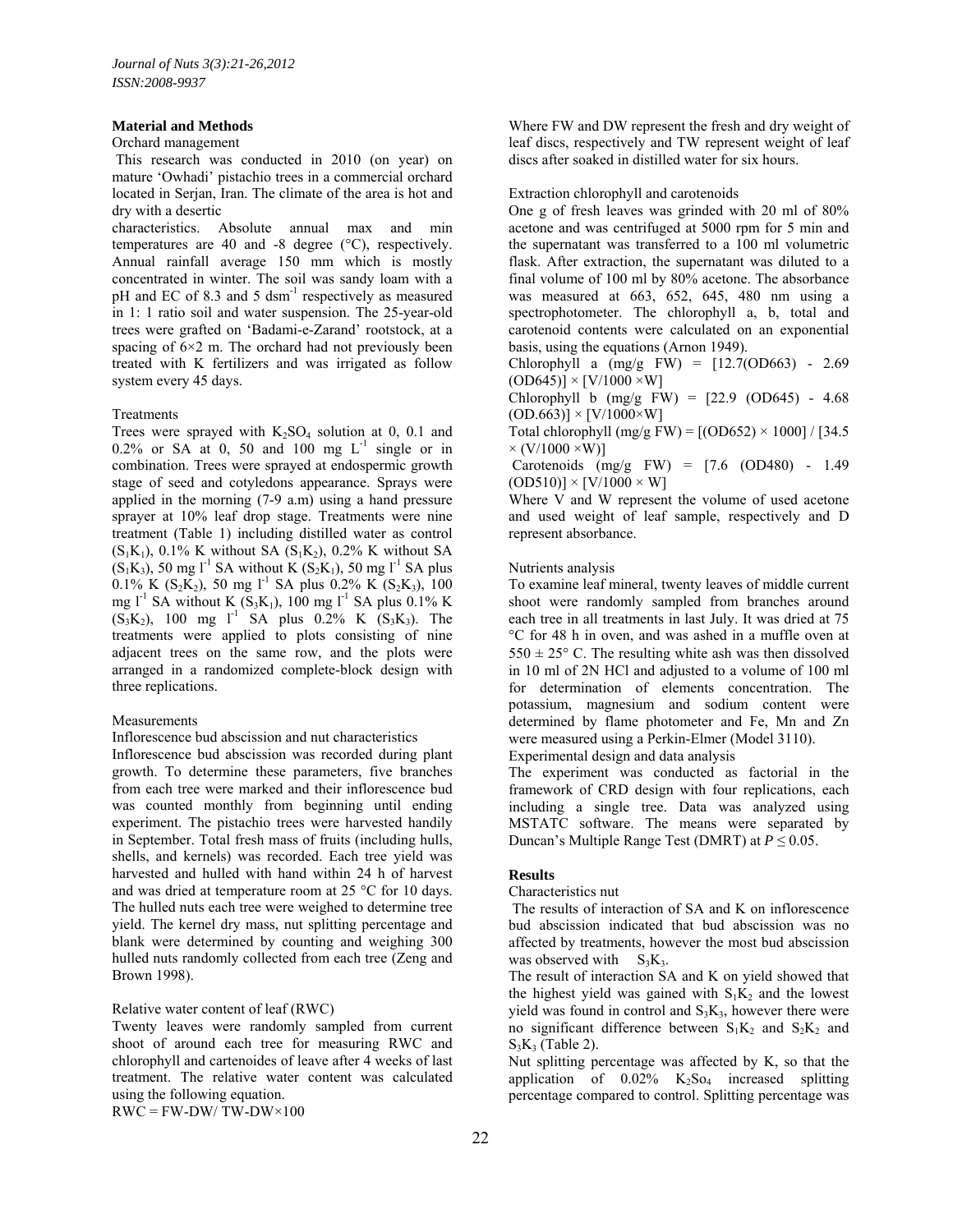unaffected by application of SA. The results of interaction between SA and K on splitting showed that splitting increased with  $S_1K_3$ ,  $S_2K_2$ ,  $S_2K_3$  and  $S_3K_2$ treatments. The highest nut splitting was observed with  $S_1K_3$  and the lowest was found in  $S_2K_1$  (Table 2).

Kernel dry weight was unaffected by SA, whereas it was increased by application of  $K_2SO_4$ . The highest and lowest kernel dry weight was observed with  $0.2\%$  K<sub>2</sub>SO<sub>4</sub> and control respectively however there were no significant difference in comparison with  $0.1\%$  K<sub>2</sub>SO<sub>4</sub>. The interaction of salicylic acid and K showed that the combined application of salicylic acid and K was unaffected kernel dry weight in comparison with control (Table 2).

The results showed that the application of SA and K decreased blank percentage of nut and the lowest was obtained with  $0.2\%$  K<sub>2</sub>S<sub>O4</sub> and 100 mg l<sup>-1</sup> SA; however there was no significant difference in comparison with  $0.1\%$  K<sub>2</sub>S<sub>O4</sub> and 50 mg l<sup>-1</sup> salicylic acid. The results of interaction of SA and K identified that the combined application of SA and K was decreased blank nut in comparison with control. The lowest blank percentage was obtained with  $S_1K_2$ , however there was no significant different in comparison with  $S_2K_2$ ,  $S_2K_3$  and  $S_3K_2$ . The highest bank percentage was found in control (Table 2).

## Physiological parameters

The chlorophyll a was increased by SA and K application. The highest chlorophyll a was obtained with  $S_3$  and  $K_3$ . The results of interaction of SA and K on chlorophyll a showed that all treatments increased chlorophyll a in comparison with control (Table 1). The chlorophyll b was affected by SA and K, so that the application of 50 and 100 mg  $1^{-1}$  SA and 0.2% KSO<sub>4</sub> increase chlorophyll b compared to control. The results of interaction between SA and K on chlorophyll b showed that all treatments increased chlorophyll b compared to control except to  $S_1K_2$  and  $S_3K_3$  which were no significant difference in comparison with control (Table 2).

The carotenoid contents of leaf were decreased by application of SA. The results of interaction of SA and K on carotenoid contents of leaf showed that the highest cartenoides was observed with  $S_3K_2$  (Table 3).

 Relative water content of leaves no was affected by K, whereas it was decreased by SA. The lowest RWC was observed with 50 mg  $l^{-1}$  SA, which had no significant difference with  $100 \text{ mg } l^{-1}$  SA.

## Leaf mineral nutrient

Potassium concentration of leaf was unaffected by SA treatment, whereas it was affected by K, so that the highest K of leaf was found in  $0.2\%$  K<sub>2</sub>SO<sub>4</sub>. Mg leaf was unaffected by application of SA and K treatments. The interaction of SA and K on potassium concentration of leaf showed that the highest K concentration was observed with  $S_1K_3$  treatment; however there was no significant difference in comparison with  $S_2K_1$ ,  $S_2K_3$  and  $S_3K_1$ . The results of interaction between SA and K on Mg concentration showed that the highest Mg concentration of leaf was observed with  $S_2K_3$ , however there was no significant difference in comparison with other treatments except  $S_2K_1$  (Table 4). Na concentration of leaf was decreased with K treatment, so that the lowest Na was observed with  $K_2$ . Na concentration of leaf was unaffected by SA and interaction with K.

The results of interaction between SA and K on Fe concentration of leaves showed that there were no significant difference between treatments and control, however Fe concentration was higher with  $S_2K_3$ .

The results of interaction of SA and K on leaf Zn concentration indicated that the highest Zn concentration of leaf observed with  $S_3K_3$  which had significant deference compared to control. The results of interaction between SA and K on Mn concentration of leaf showed that SA and K no had significant effects on Mn concentration of leaf compared to control, however it was observed significant difference between  $S_2K_3$  and  $S_2K_1$ ;  $S_3K_2$  and  $S_3K_1$ .

| Treatments         | Application rate |                     |            | Application rate    |              |
|--------------------|------------------|---------------------|------------|---------------------|--------------|
|                    | SA $(mg l-1)$    | $K_2SO_4$<br>$(\%)$ | Treatments | $SA$ (mg $l^{-1}$ ) | $K_2SO_4(%)$ |
| control $(S_1K_1)$ | 0                | 0                   | $S_2K_3$   | 50                  | 0.2          |
| $S_1K_2$           | 0                | 0.1                 | $S_3K_1$   | 100                 | 0            |
| $S_1K_3$           | 0                | 0.2                 | $S_3K_2$   | 100                 | 0.1          |
| $S_2K_1$           | 50               | 0                   | $S_3K_3$   | 100                 | 0.2          |
| $S_2K_2$           | 50               | 0.1                 |            |                     |              |

Table 1. Treatments and application rates used for the pistachio field experiment.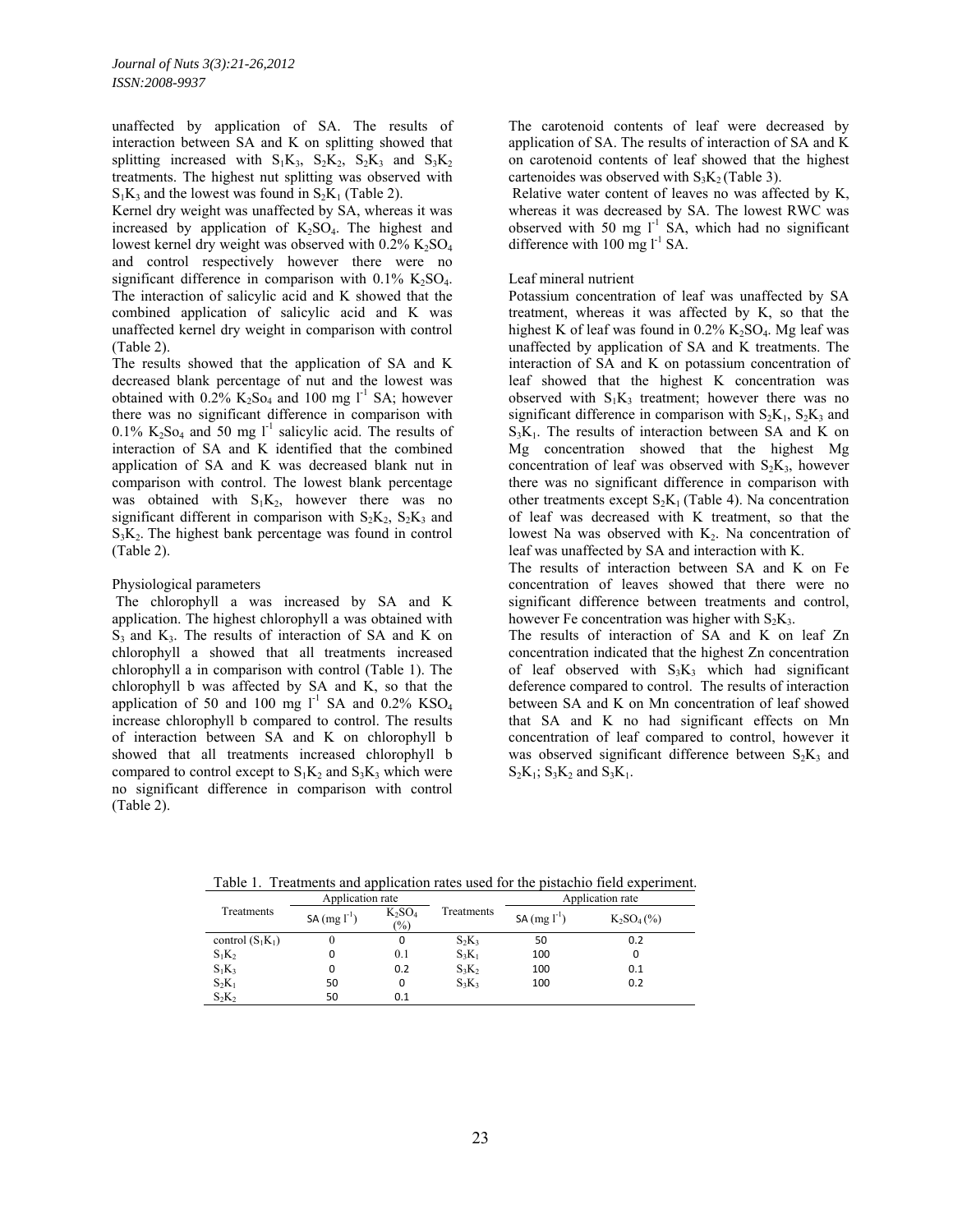| $K_2SO_4$              | Salicylic acid     |                   |                         |  |  |
|------------------------|--------------------|-------------------|-------------------------|--|--|
|                        | $S_1$ (control)    | $S_2$ (50 mg/l)   | $S_3(100 \text{ mg/l})$ |  |  |
|                        |                    |                   |                         |  |  |
|                        |                    | Yield (kg/tree)   |                         |  |  |
| $K_1$ (control)        | $1.65c*$           | 2.21 <sub>b</sub> | 2.55 ab                 |  |  |
| $K_2(0.1\%)$           | 3.18a              | 2.45 ab           | 2.85 ab                 |  |  |
| $K_3(0.2\%)$           | 1.95 <sub>bc</sub> | $2.52$ ab         | 1.70c                   |  |  |
| 100 kernel mass $(g)$  |                    |                   |                         |  |  |
|                        |                    |                   |                         |  |  |
| $K_1$ (control)        | 38.68 b-d          | 35.92 d           | 39.85c                  |  |  |
| $K_2(0.1\%)$           | 40.20 b            | 35.23 d           | 38.85 b-d               |  |  |
| $K_3(0.2\%)$           | 49.65a             | 41.45 b           | 35.47 d                 |  |  |
| Splitting $(\%)$       |                    |                   |                         |  |  |
|                        |                    |                   |                         |  |  |
| $K_1$ (control)        | $23.50 \text{ e}f$ | 20.83 f           | $27.33 d-f$             |  |  |
| $K_2(0.1\%)$           | 38.50 e            | 40.33 d           | 48.83 c                 |  |  |
| $K_3(0.2\%)$           | 73.33 a            | 57.67 b           | 27 df                   |  |  |
| Blank $(\% )$          |                    |                   |                         |  |  |
| $K_1$ (control)        | 8.66 a             | 3.83 <sub>b</sub> | 2.5 <sub>bc</sub>       |  |  |
| $K_2(0.1\%)$           | 1.83c              | 3.bc              | 3.16 <sub>bc</sub>      |  |  |
| $K_3(0.2\%)$           | 2.0c               | $2.83$ bc         | 2.50c                   |  |  |
| Bud abscission $(\% )$ |                    |                   |                         |  |  |
| $K_1$ (control)        | 94.0 ab            | 93.5 ab           | 92.5 <sub>b</sub>       |  |  |
| $K_2(0.1\%)$           | 93.5 ab            | 93.0 <sub>b</sub> | 94.0 ab                 |  |  |
| $K_3(0.2\%)$           | 93.0 b             | 93.17 b           | 95.17 a                 |  |  |

## Table 2. Interaction of salicylic acid and  $K_2SO_4$  on nut yield per tree, 100 kernel mass, splitting percent, blank percent and bud abscission percent.

\* Different letters in each column and row show significant differences at 5% of probability (Duncan's)

| Table 3. Interaction of salicylic acid and $K_2SO_4$ on chlorophyll a, chlorophyll b and carotenoides pistachio leaves cv. |
|----------------------------------------------------------------------------------------------------------------------------|
| 'Owhadi'                                                                                                                   |

| $K_2$ So <sub>4</sub> (%)         | Salicylic acid (mgl <sup>-1</sup> ) |                        |                         |  |
|-----------------------------------|-------------------------------------|------------------------|-------------------------|--|
|                                   | $S_1$ (control)                     | $S_2(50 \text{ mg/l})$ | $S_3(100 \text{ mg/l})$ |  |
|                                   | Chlorophyll a (mg/g fresh weight)   |                        |                         |  |
| $K_1$ (control)                   | $0.062 b*$                          | 0.069 b                | 0.074a                  |  |
| $K_2(0.1\%)$                      | 0.069 b                             | 0.067 <sub>b</sub>     | 0.075a                  |  |
| $K_3(0.2\%)$                      | $0.072$ ab                          | 0.069 b                | 0.076a                  |  |
| Chlorophyll b (mg/g fresh weight) |                                     |                        |                         |  |
| $K_1$ (control)                   | 0.034c                              | 0.041a                 | 0.037 <sub>b</sub>      |  |
| $K_2(0.1\%)$                      | 0.032c                              | 0.039 b                | 0.05a                   |  |
| $K_3(0.2\%)$                      | 0.044a                              | 0.038 b                | 0.034c                  |  |
| Carotenoids $(mg/g$ fresh weight) |                                     |                        |                         |  |
| $K_1$ (control)                   | 0.038 b                             | $0.035$ bc             | 0.033c                  |  |
| $K_2(0.1\%)$                      | 0.038 b                             | 0.035b c               | 0.048a                  |  |
| $K_3(0.2\%)$                      | 0.037 <sub>b</sub>                  | $0.036$ bc             | $0.035$ bc              |  |

\* Different letters in each column and row show significant differences at 5% of probability (Duncan's).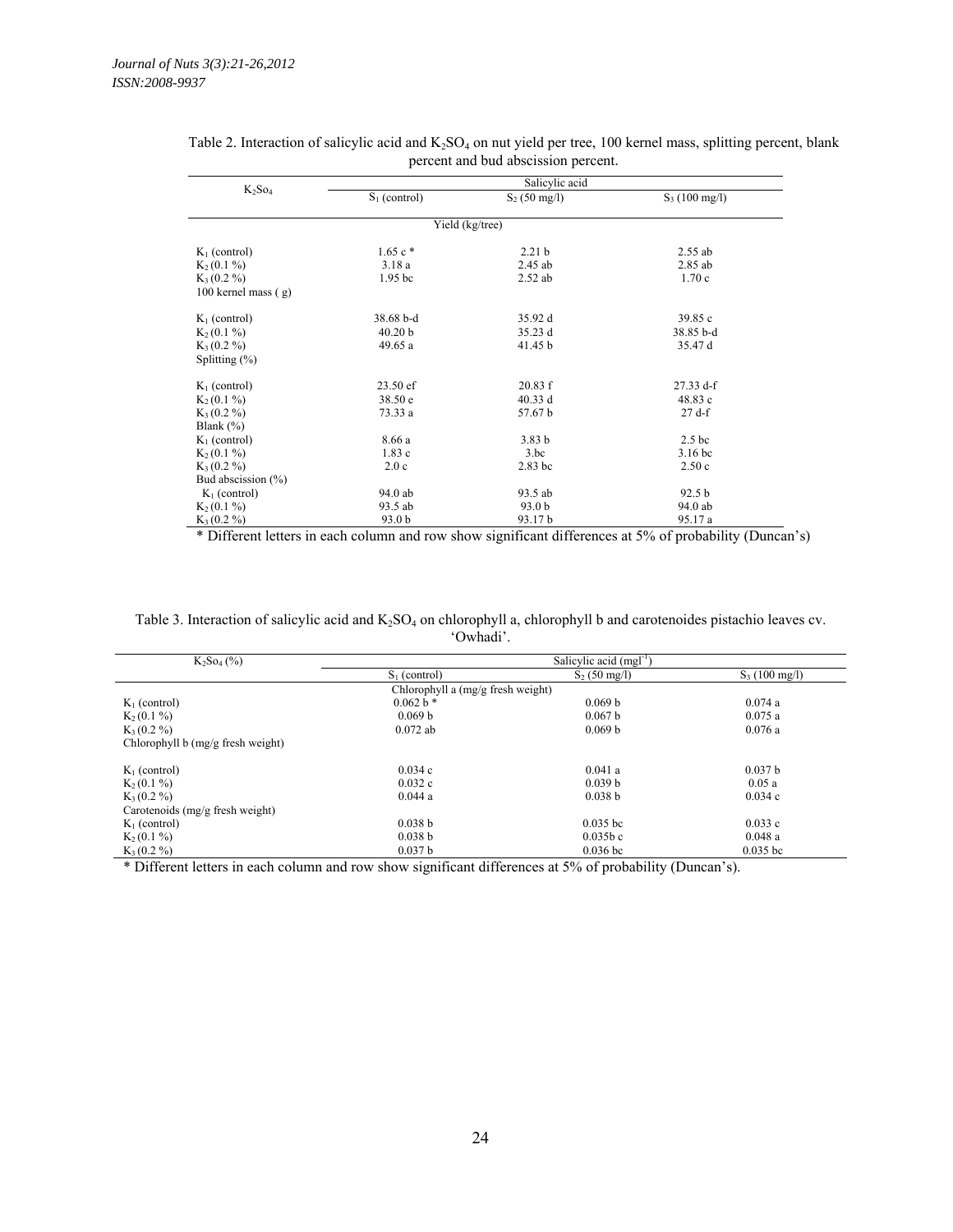| $K_2$ So <sub>4</sub> (%) | Salicylic acid (mgl <sup>-1</sup> ) |                        |                         |  |
|---------------------------|-------------------------------------|------------------------|-------------------------|--|
|                           | $S_1$ (control)                     | $S_2$ (50 mg/l)        | $S_3(100 \text{ mg/l})$ |  |
|                           |                                     |                        |                         |  |
|                           |                                     | $K(\%)$                |                         |  |
|                           |                                     |                        |                         |  |
| $K_1$ (control)           | $1.70 b*$                           | 1.95 ab                | 1.88 ab                 |  |
| $K_2(0.1\%)$              | 1.74 <sub>b</sub>                   | 1.77 <sub>b</sub>      | 1.80 <sub>b</sub>       |  |
| $K_3(0.2\%)$              | 2.04a                               | 1.89 ab                | 1.80 <sub>b</sub>       |  |
|                           |                                     | $Mg(\%)$               |                         |  |
| $K_1$ (control)           | $0.26$ ab                           | 0.20 <sub>b</sub>      | $0.24$ ab               |  |
| $K_2(0.1\%)$              | $0.25$ ab                           | $0.25$ ab              | $0.23$ ab               |  |
| $K_3(0.2\%)$              | 0.28a                               | 0.30a                  | 0.28a                   |  |
|                           |                                     |                        |                         |  |
|                           |                                     | Fe (mg/g dry weight)   |                         |  |
| $K_1$ (control)           | 95.12 ab                            | 76.73 b                | 93.12 ab                |  |
| $K_2(0.1\%)$              | 77.07 b                             | 90.10 ab               | 98.97 ab                |  |
| $K_3(0.2\%)$              | 95.03 ab                            | 116.80 a               | 94.35 ab                |  |
|                           |                                     |                        |                         |  |
|                           |                                     | $Zn$ (mg/g dry weight) |                         |  |
| $K_1$ (control)           | 33.50 b                             | 39.17 ab               | 32.50 b                 |  |
| $K_2(0.1\%)$              | 42.50 ab                            | $41.0$ ab              | 33.33 b                 |  |
| $K_3(0.2\%)$              | 35.50 ab                            | 42.50 ab               | 48.50 a                 |  |
|                           |                                     | $Mn(mg/g$ dry weight)  |                         |  |
|                           |                                     |                        |                         |  |
| $K_1$ (control)           | 26.52 ab                            | 22.52 b                | 23.45 b                 |  |
| $K_2(0.1\%)$              | 26.25 ab                            | 26.27 ab               | 32.63 a                 |  |
| $K_3(0.2\%)$              | 29.38 ab                            | 33.32 a                | 24.25 b                 |  |

Table 4. Interaction of salicylic acid and  $K_2SO_4$  on K, Mg, Fe, Zn and Mn of pistachio leaves cv. 'Owhadi'.

\* Different letters in each column and row show significant differences at 5% of probability (Duncan's).

#### **Discussion**

Our findings showed that potassium was increased yield; splitting percentage and kernel dry mass. It may be associated with the role of potassium in translocation of carbohydrates to growing fruit, as reported by Zeng et al. (2001), Zeng and Brown (1998), Brown et al. (1995) and Ben-Mimoun et al. (2004). They postulated that the application of potassium was increased yield nut and splitting. The present study indicated that salicylic acid increase splitting percentage at  $100$  mgl<sup>-1</sup> of SA. The lignin compound hydrolyzes in suture layer during maturation phase and salicylic acid decreased splitting by inhibition of the hydrolysis of lignin compound by affecting polygalacturonase enzyme. Our results indicated that salicylic acid and potassium was decreased blank nut. Carbohydrate pool is the main factor affecting blankness in pistachio. The high yield depletes the carbohydrates and on the other hand potassium and salicylic acid affects photosynthesis and translocation carbohydrates to growing fruits. The interaction of salicylic acid and potassium indicated that inflorescence bud abscission was decreased 1.5% and 1% with  $S_1K_1$ and  $S_2K_2$  compare to control respectively. It may be related to alleviating environmental stresses and increasing translocation carbohydrate content resulted to photosynthesis.

marked increases in chlorophyll content and anthocyanins in SA treated *Spirodea* plants. Chandra and Bhatt (1998) found that SA treatment increased or

25

 Our findings showed that potassium increased chlorophyll a, and chlorophyll b. It may be associated with the role of potassium in decreasing oxidative cell damage and production of ROS. Environmental stress damages to cells by production of ROS. There is evidence that exposed environmental stress plants have a large requirement for K (Cakmak and Engels, 1999). It may be to be related to the fact that K is required for maintenance of photosynthetic  $CO<sub>2</sub>$  fixation. When plants are exposed stress conditions, ROS production can be additionary enhanced due to K-deficiency-induced disturbances in stomata opening, water relations and photosynthesis. In addition to chloroplasts loses high amounts of K to further depress photosynthesis and ROS formation. These results strongly support the idea that K can be protected chloroplasts from oxidative damage. In similar results, Sangakkara et al. (2000) reported that K deficiency decreased tolerance legumes plants to drought stress. Our results confirmed Kumar and Kumar (2007) in banana plants. They reported that the foliar spray of 0.5 and 1% potassium increased total chlorophyll in banana plants. The application of K increased K that confirmed by previous reports (Zeng and Brown, 1998; Celik et al. 2010). The present study indicated that salicylic acid increased chlorophyll a, chlorophyll b. In similar study, Rhoads and Mcintosh (1992) observed decreased chlorophyll content in cowpea, depending on the genotypes. Our results indicated that interaction of